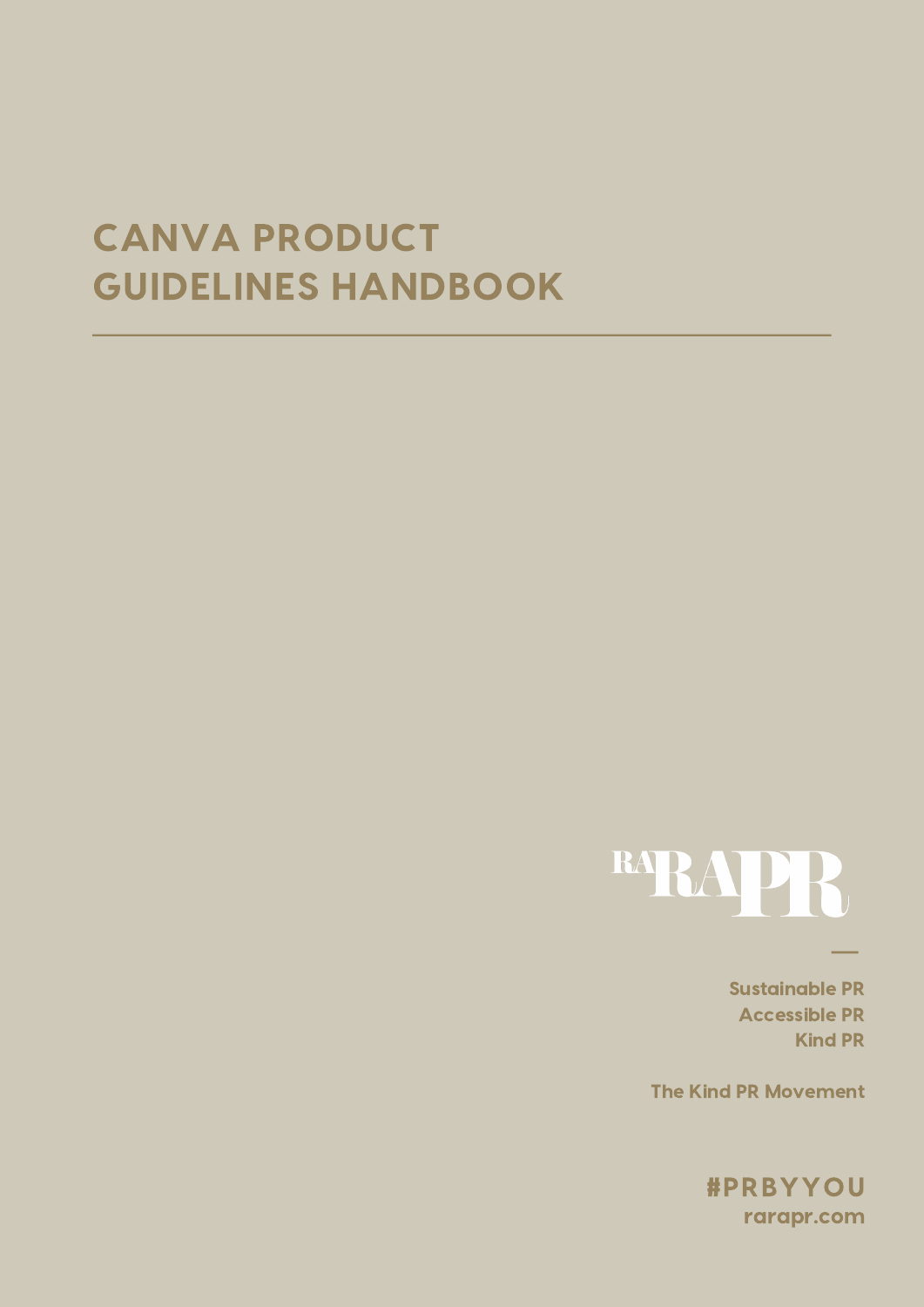## JADE ROBERTS

# THERE IS NO BRAND WITHOUT AWARENESS. THERE IS NO AWARENESS WITHOUT PR. AND THERE IS NO PR WITHOUT GREAT DESIGN.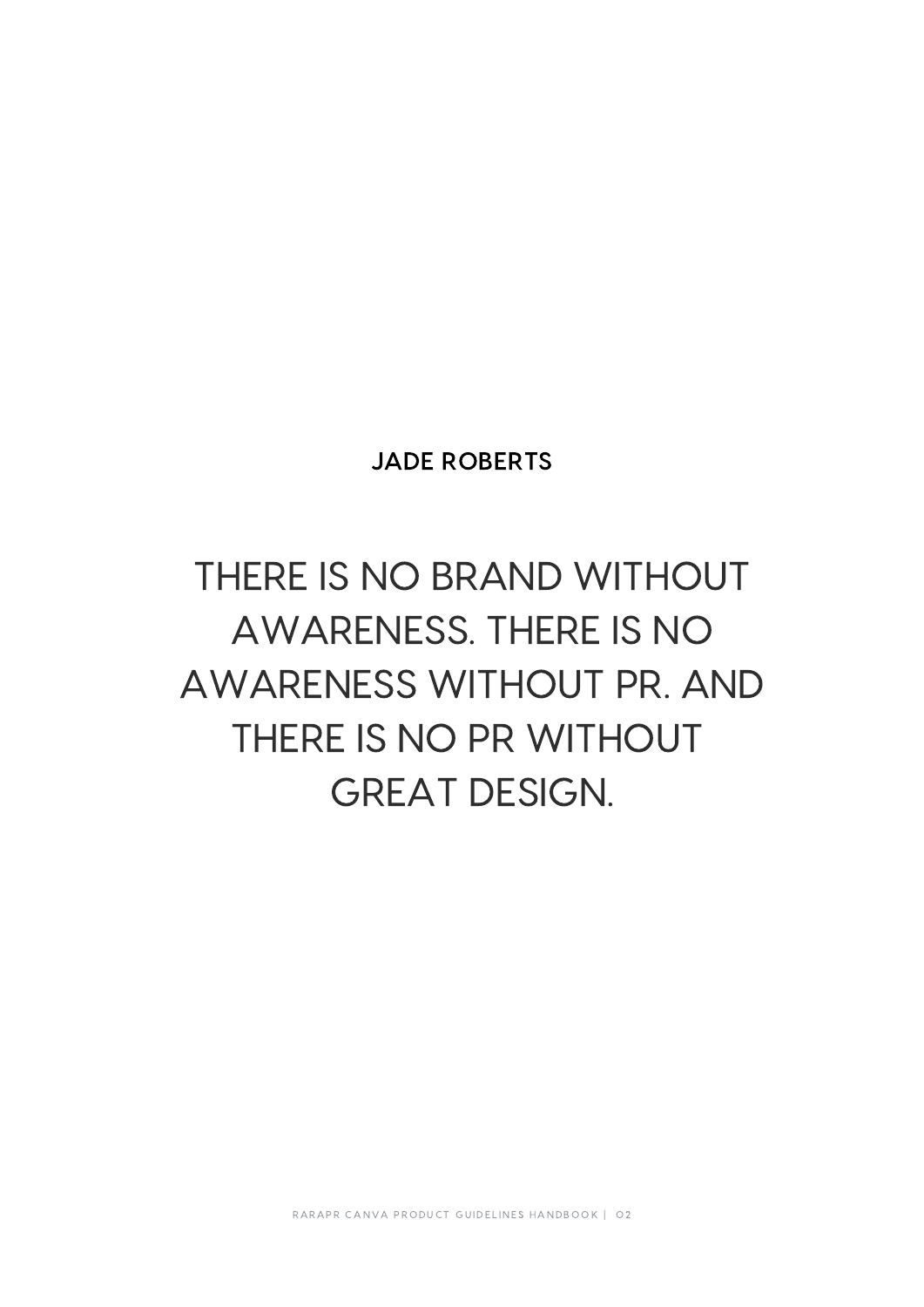# **CONTENTS**

| Hello.                          | )3  |
|---------------------------------|-----|
| About raraPR & Canva.           | O3. |
| Guidelines and Getting Started. |     |
| Link to access your product.    | Ο5. |
| Need more help? Get support.    | Ο8  |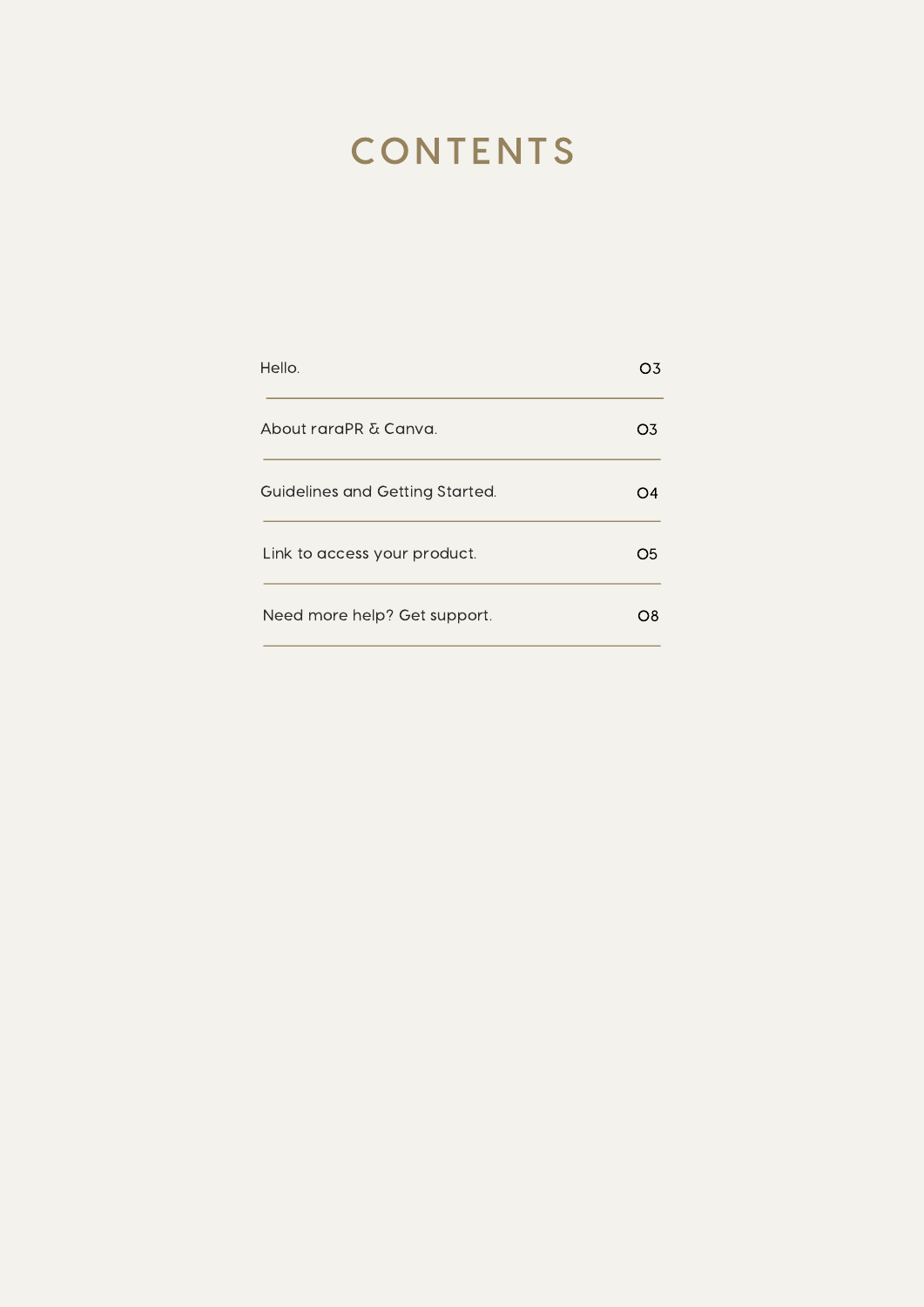# HELLO

## WELCOME

Welcome to raraPR. RARA is a business centred on creating sustainable PR options so that world-class PR is more accessible to more people at different stages of their journey. I'm so glad you're here and I hope you love your new product. It's been created to save you a bunch of time and allow you to tap into decades or PR and brand building experience so that you can up-level your PR world and create more impact.



Jade Roberts

CONGRATULATIONS ON PURCHASING YOUR PRODUCT. THIS DOCUMENT IS A QUICK GUIDE ON WHY IT WAS CREATED AND HOW TO USE IT.

## JADE ROBERTS, FOUNDER RARAPR

PR Mentor/Brand Strategist/Social Media Strategist/Writer/Designer

"The opportunity was not just to build the perfect company for myself but a community for each other. I couldn't see what I wanted so I created it. It wasn't a choice. But not doing it wasn't an option. raraPR is the PR agency I was searching for but couldn't find."

FOLLOW JADE ON CLUBHOUSE TO JOIN CONVERSATIONS ABOUT PUBLIC RELATIONS, BRAND STRATEGY, DESIGN-LED PR, SOCIAL MEDIA, CONTENT MARKETING, DIGITAL MARKETING, INFLUENCER MARKETING, THE POWER OF WRITING AND CONSCIOUS CONSUMERISM.

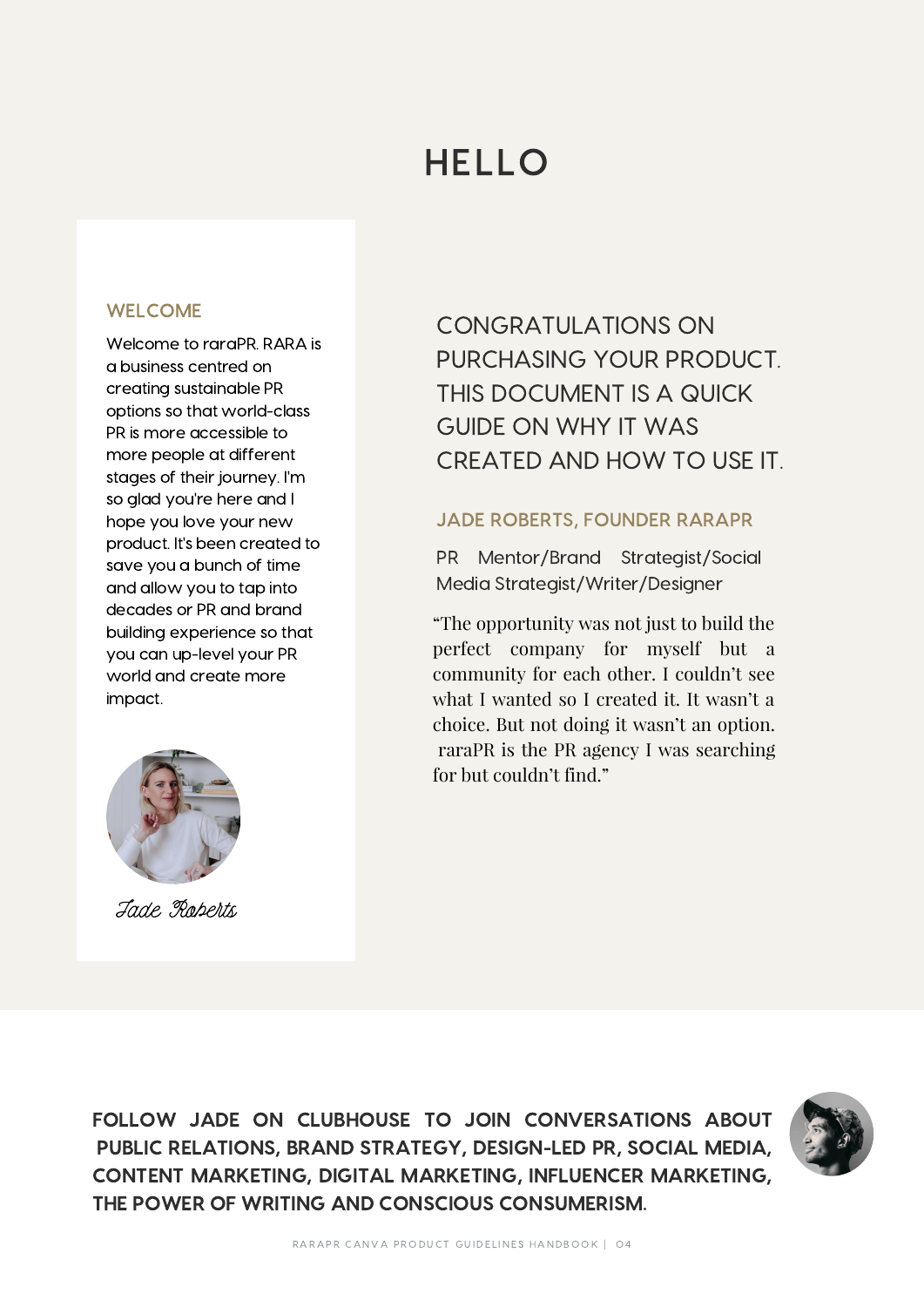# ABOUT RARAPR & CANVA

### ABOUT RARAPR

raraPR is all about kind PR. People and the planet before profit. We exist to put our PR powers to use by providing world-class, sustainable and accessible PR options for entrepreneurs who want to share their story, be a force for good and make a positive impact on the world. Our tools are designed to diversify the stories we see, hear and watch in the media and online by making PR more accessible. Our products will be a work in progress and we value your opinion on how they're working for you. As our tiny business grows we hope to be able to make these tools better and better so that you can continue to find and share your voice. raraPR exists to help you more easily find the people who need what you've got. Welcome to what we call #TheKindPRMovement #PRBYYOU

### WHAT IS CANVA?

Canva is a graphic design platform, used to create social media graphics, presentations, posters, documents and other visual content. The desktop and app includes templates you can use or purcahse from third part designers (just like this one by raraPR)! The platform is free to use and offers paid subscriptions including Canva Pro and Canva for Enterprise for additional functionality. Canva is globally loved and is an Australian-based tech-design invention.

## THE CANVA STORY AND WHY IT'S A POWERFUL PR TOOL

Melanie Perkins and Cliff Orbrecht and later together with Cameron Adams co-founded Canva in 2010. Perkins was just 19 when she was first struck by the idea. It was 2006. She and Orbrecht were studying at university in Perth.

Melanie as a teen would earn income on the side by teaching other students design programs. But students found the platforms hard and time consuming to learn. Melanie dreamt of a better way and later created it with Cliff. It wasn't long before tech' entrepreneurs in Silicon Valley paid attention and helped align them with people who could help them partner with the right people to help them grow it to the success it is today.

What Melanie, Cliff and Cameron have created together is an online design platform that makes graphic design and publishing simple to use and accessible. This plays into our deep desire and ethos to democratise PR. There is no brand without awareness. There is no awareness without PR. And there is no PR without great design.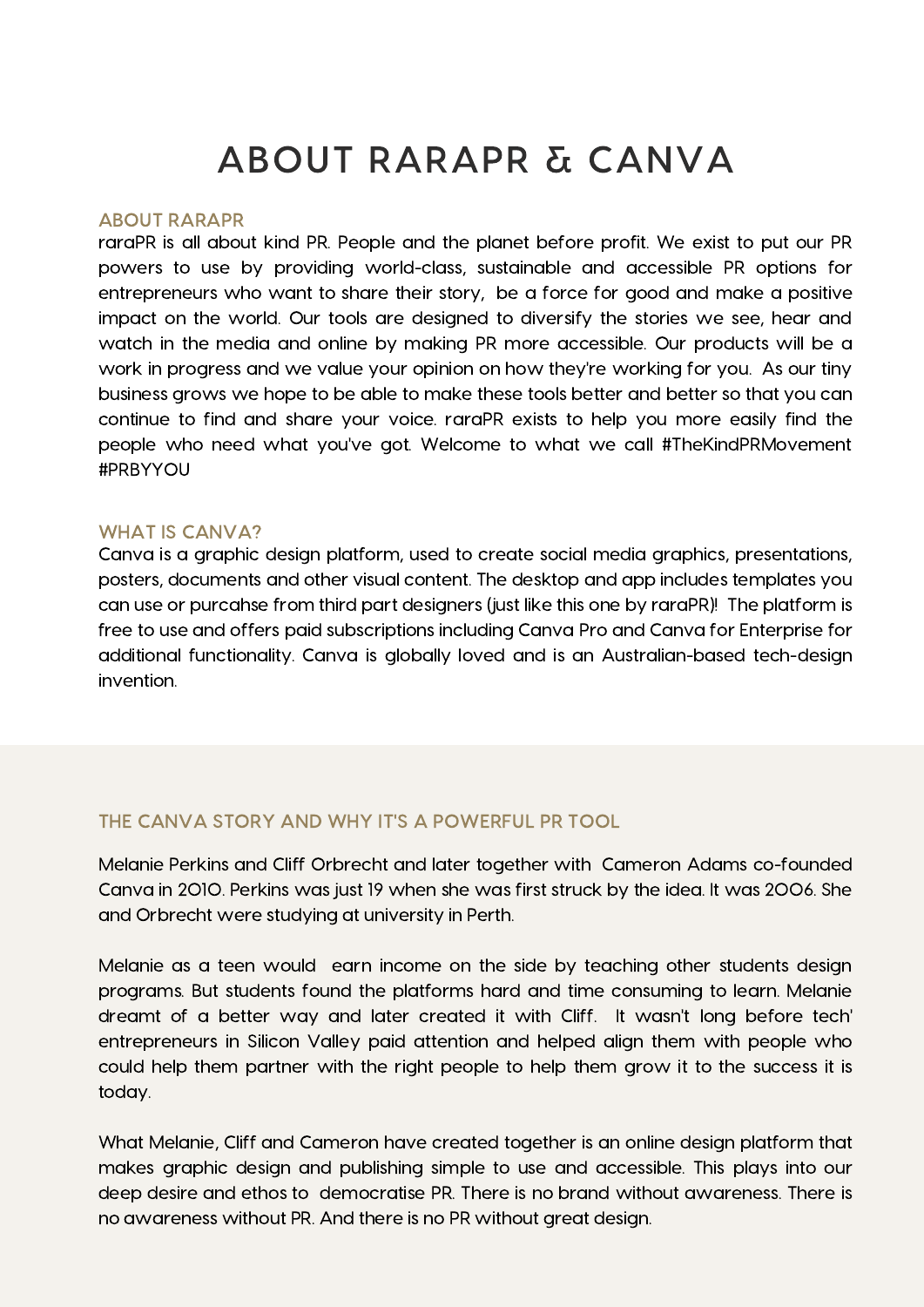## GETTING STARTED

Read this before you get started so that you know how to access your product and how to make it work well for you.

#### CANVA ACCOUNT

You need to have a [Canva](https://www.canva.com/) account in order to access the customisable template products. You can sign-up to Canva for free or pay for a Pro account (highly recommend!) at canva.com. Then just simply log into your account.

## 02

01

#### LINKS TO YOUR PRODUCT

On the following page you'll find a direct link or links to the Canva template/s you've purchased. Click the link and it will open up a window where you'll have the selection option to 'use this template.' Click that and you're on your way.

03

#### CREATE AND CUSTOMISE

The template you've purchased will open up once you select 'use this template.' Make a copy of the original so that you have that always. Perhaps even place it in a Canva folder to keep it safe. Then edit the copy. Play with colours, fonts, images, and make it your own. Be sure to visit Canva [Learning](https://www.canva.com/learn/) for extra lessons and support.



#### DOWNLOAD AND SAVE

Depending on what product you've purchased, be sure to make it your own. The products we create are to either uplevel your design assets with a PR and brand building mind or to arm you with the tools you need to elevate your approach to PR. You are most welcome to share it with full raraPR credits.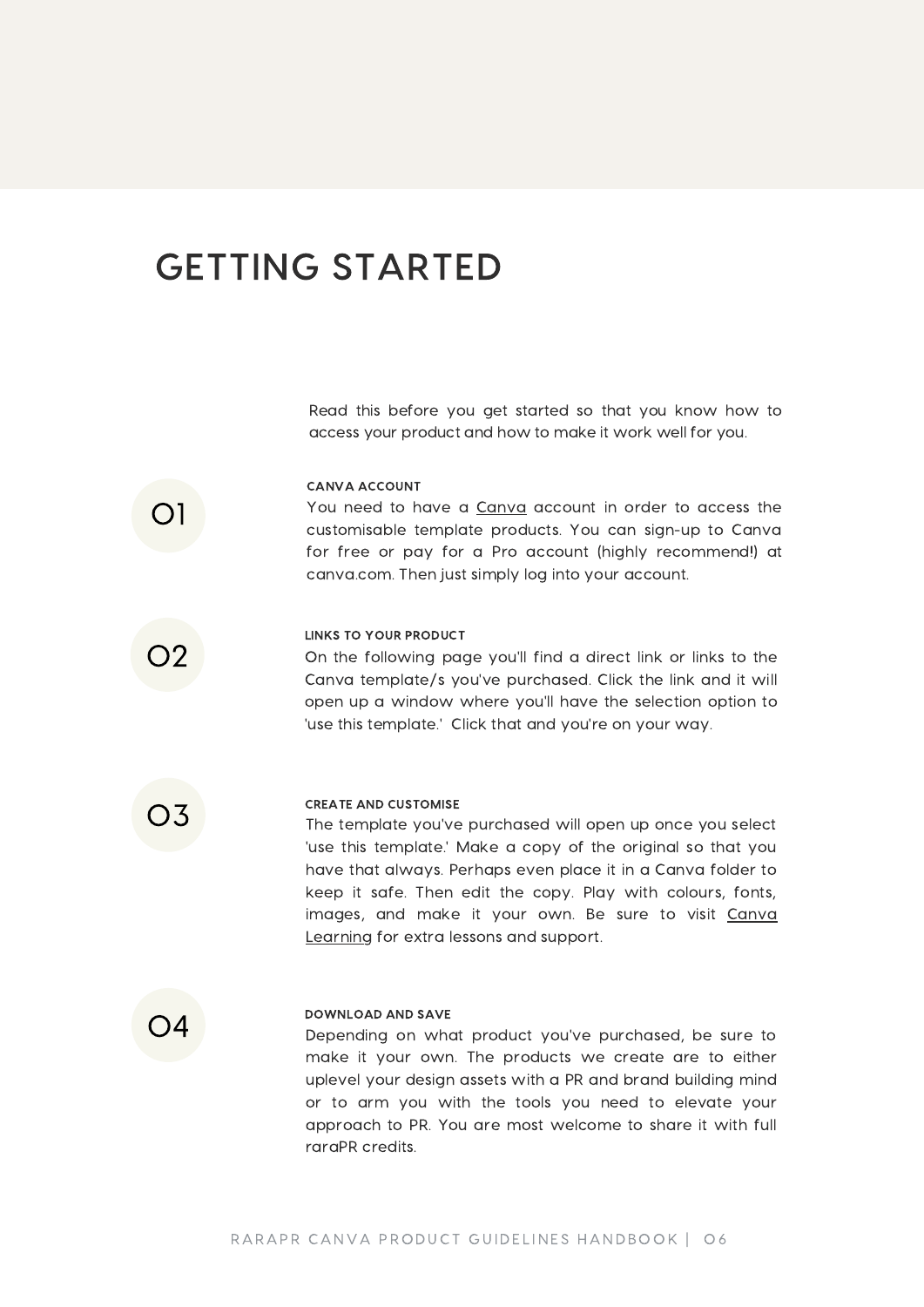# PRODUCT DOWNLOAD LINK



RARAPR CANVA PRODUCT GUIDELINES HANDBOOK | 07